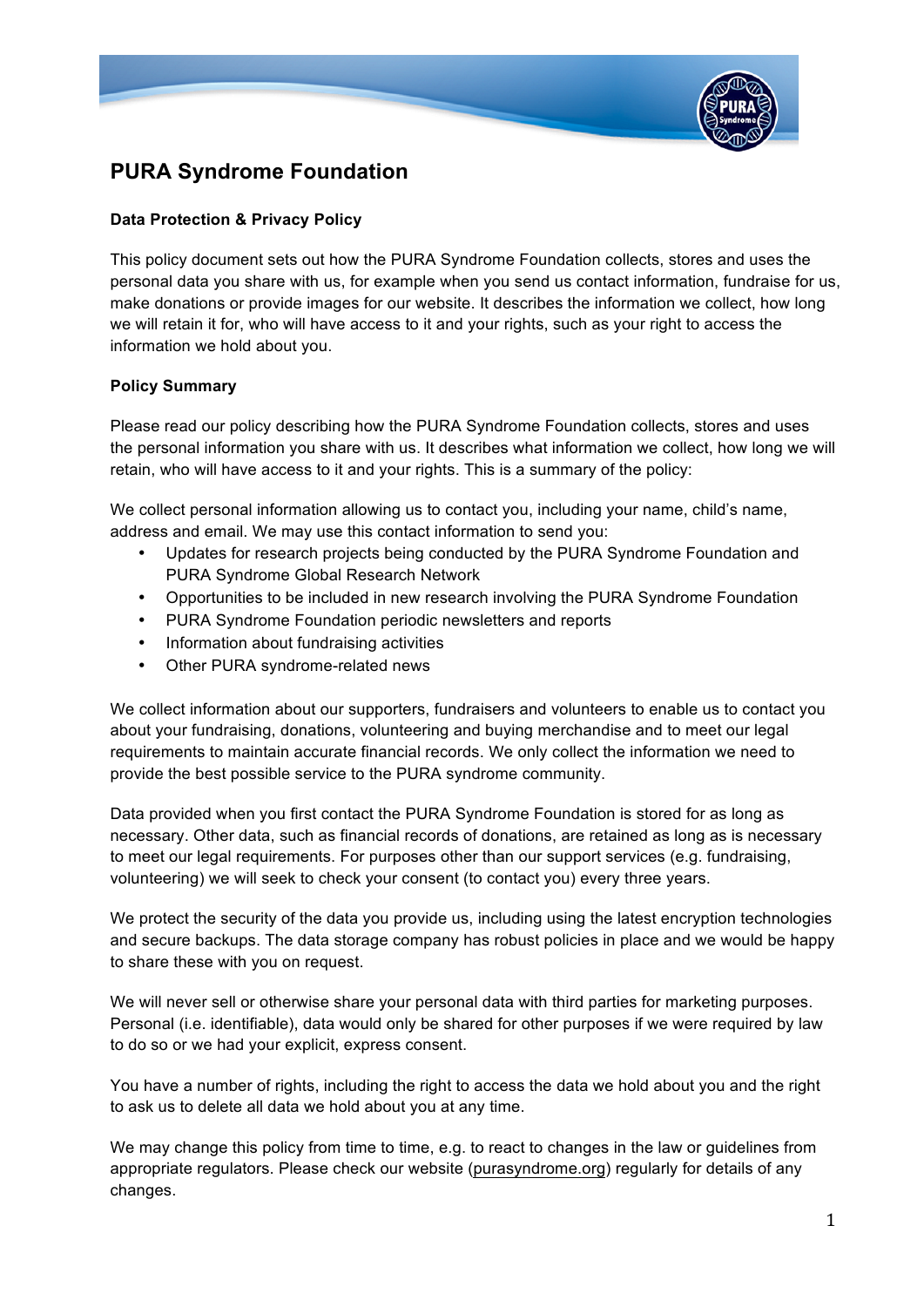

# **Full Data Protection & Privacy Policy**

#### **Who we are**

We are the PURA Syndrome Foundation.

The PURA Syndrome Foundation is a globally focused charitable organisation, registered in the USA as a 501(c)(3) tax-exempt non-profit corporation. The Foundation supports and educates patients and their families, providing a global community. Governed by volunteer international board members, the Foundation provides the global PURA community with a place to belong. For those isolated by rare disease, the Foundation provides access to medical research being completed and educates people about the condition. We keep our families informed by organizing a yearly global conference, developing educational materials and sending out quarterly newsletters.

In this policy,

*'we', 'us', 'our'* or *'Foundation'* refers to the PURA Syndrome Foundation;

*'you'* or *'your'* means any person(s) from or about whom we collect personal information/data*; 'Our website'* refers to www.purasyndrome.org;

'Personal information/data' is information that can be used to identify a living individual, for example name, address, telephone number or email address.

## **Your privacy**

Protecting your privacy is one of our top priorities. Please take a few minutes to read the following carefully to understand our views and practices regarding your personal data and how we will treat it.

We take your privacy seriously and adhere to the Principles of the General Data Protection Regulation (GDPR) and relevant European Union Data Protection Directives such as the Privacy and Electronic Communication Regulations (PECR). For help and guidance about any aspect of the law relating to privacy and data protection, visit the EU GDPR information portal at https://www.eugdpr.org/

#### **Our privacy commitment**

This document sets out the basis on which the PURA Syndrome Foundation will process any personal data we collect from you. We will make every effort to protect your privacy by adopting strict company policies on the storage and use of personal information. This privacy policy has been developed in accordance with our legal support and may be updated from time to time. We will post revisions on our website.

#### **Language of Terms**

Where this Privacy Policy has been translated into a language which is not English, that has been done for your convenience only to aid your interpretation of our policy. The English language version shall prevail in the event of any conflict between the English language version and a version in any other language.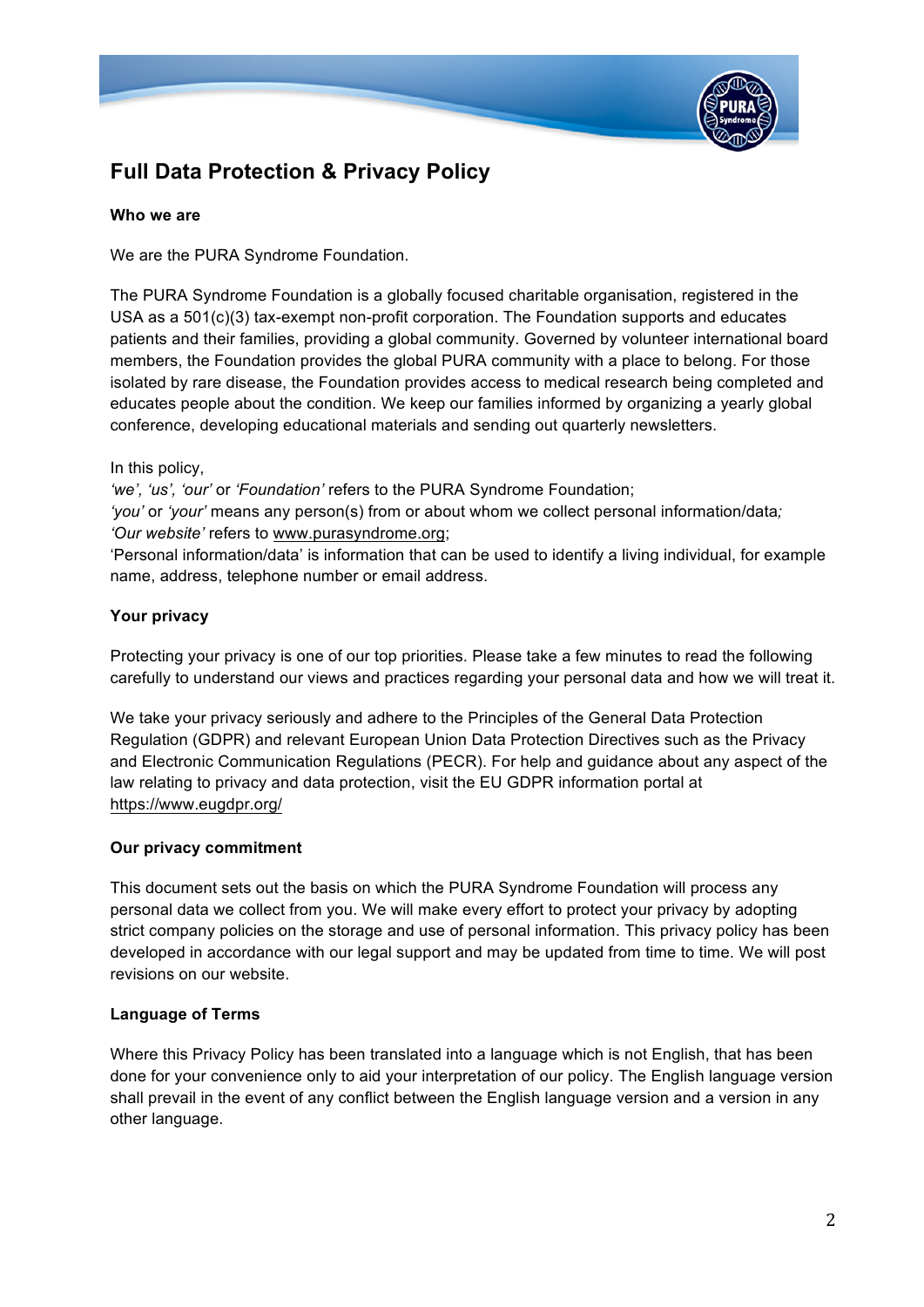

#### **What information do we collect?**

We collect various different types of personal information:

#### **1. When we collect your Personal Contact Information**

#### **Family Information**

Your contact details, including your full name, address, email address, telephone number, country you are living in and the name and date of birth of your PURA family member, will be collected and stored. This information only occurs with your consent, gained when you first provide the data. The information you provide to us, will be stored in our electronic database.

We only collect this information from you if you choose to provide it to us. You can ask us to delete or change your data at any time by emailing us at info@pura-syndrome.org.

Our basis for collecting and storing your name, address, email address, telephone number and country you are living is, enables us to:

- Answer your question(s)
- Communicate with you about new research opportunities
- Provide you with PURA Syndrome research updates
- Send you periodical newsletters, fundraising updates and other PURA related news
- Help connect families who live near each other, speak the same language or have children of the same age
- Determine countries / areas where we need to expand our services
- Provide you with country / area / age specific PURA information

#### **Professional Information**

We collect contact information from clinicians and researchers in order to provide global contacts for PURA families and their treating doctors. You can choose to terminate this contact information and/or have your data altered or deleted at any time by emailing us at info@pura-syndrome.org.

#### **2. When you make a financial transaction, such as a donation.**

We collect information about our sources of income in order to produce accurate financial statements and to comply with the law relating to the retention of financial data.

The Foundation uses Network for Good to process our donations. When you make a donation via Network for Good we collect certain information to enable us to process the transaction. This information includes your name, address, email address and credit/debit card details, reason for donation (if provided) and amount of donations made. When making a donation, each donor has the option of anonymity. We recommend that you consult Network for Good's data protection policy on their website https://www.networkforgood.com/about/privacy-eu/

If you make a payment or a donation by any other method, e.g. post, cheque/check, direct debit, we retain a paper record of financial transaction. This is shared with our chosen auditors and if we are legally required to disclose it, to the relevant authorities. By voluntarily submitting your personal information to us, you are consenting to the use of your personal information for effecting a payment or donation.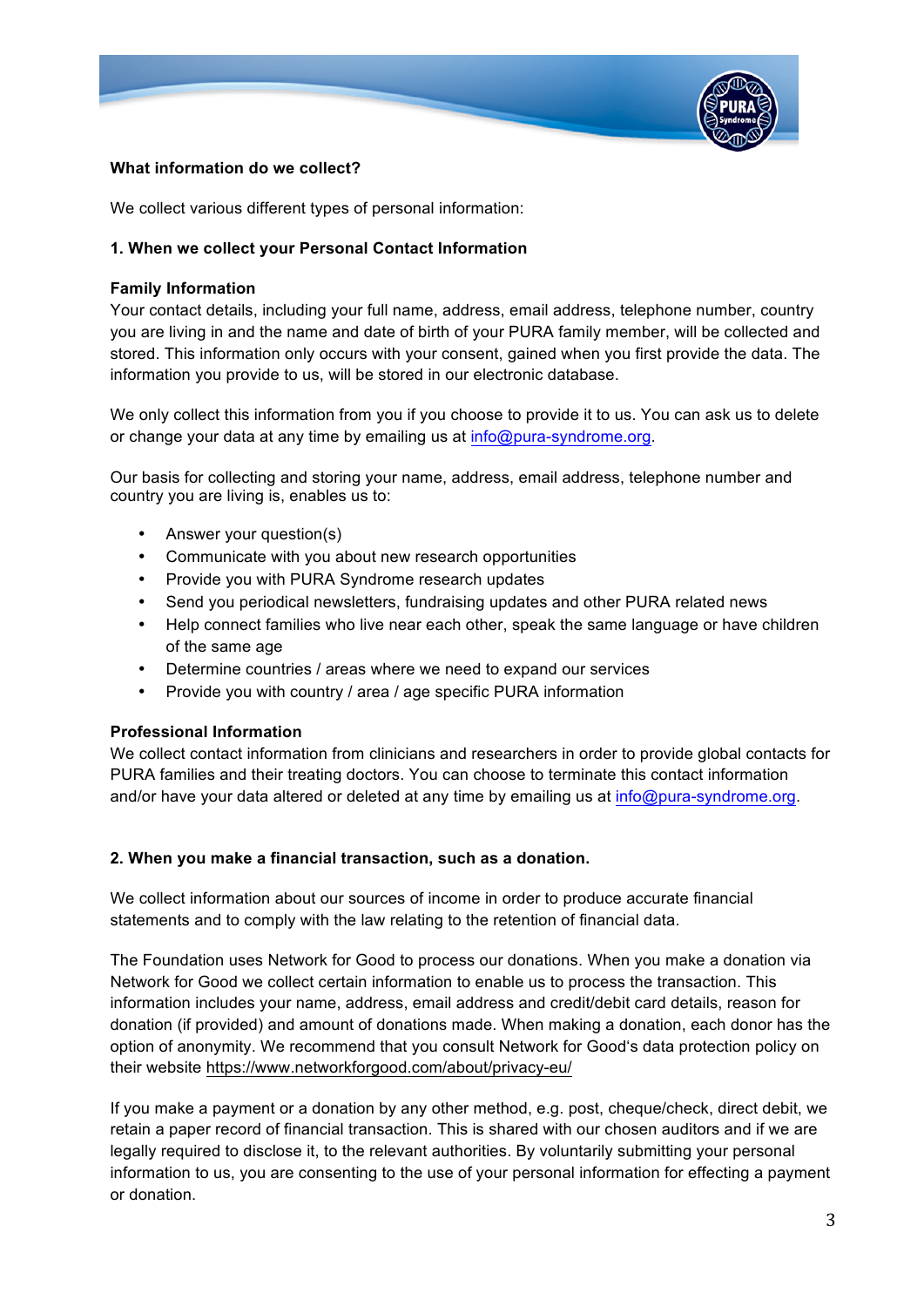

#### **3. When you fundraise or volunteer for Foundation:**

We collect and store your contact details, including your name, address, telephone number and email address, plus any other information you provide voluntarily, such as your reason for fundraising/volunteering. We also store details of your online fundraising page(s) and the event(s) you are taking part in or the fundraising/volunteering/awareness-raising you are undertaking.

Our bases for collecting and storing this data are that this meets our legitimate interests, to raise the funds we need to meet our mission of to serve, educate and fund research for families coping with the effects of PURA syndrome. We also need to maintain accurate financial statements and taxation records.

When contacting us about fundraising, we will store emails you send us. We collect this information to enable us to send administrative messages, to thank and support you, send you fundraising materials and contact you in case of query. This information also enables us to meet our legal requirements to accurately produce accounts/ financial statements.

#### **4. When you agree to be contacted by the PURA Syndrome Foundation about other topics and updates:**

We also ask PURA syndrome families for their consent for us to:

- Communicate with them about new research opportunities
- Provide PURA syndrome research updates
- Send out periodical newsletters, fundraising updates and
- Other PURA related news

You can choose not to be contacted about these topics at any time by emailing us at info@pura-syndrome.org.

#### **5. When you agree to provide images and/or your personal story to the PURA Syndrome Foundation:**

PURA syndrome families have the option to provide us with a personal story and/or images of their child. This includes use of the personal story and/or images on:

- The purasyndrome.org website
- In social media pages specifically operated by the Foundation
- In promotional and fundraising materials both online and printed
- In educational materials, both online and printed.

By agreeing to this, you waive any rights of financial compensation or ownership of what you provide us. You can choose to remove your personal story or image at any time by emailing us at info@pura-syndrome.org.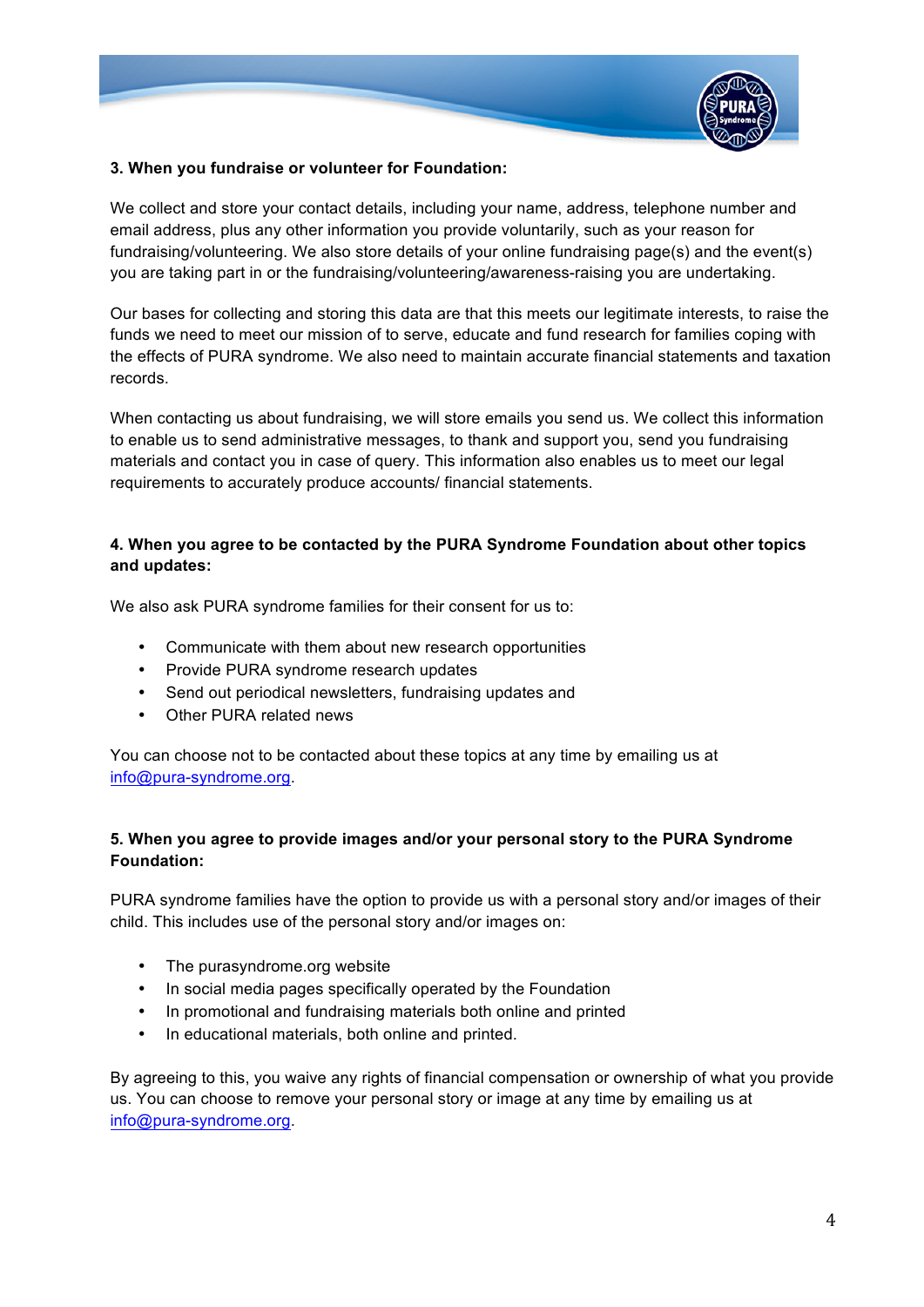

## **6. When you consent to us for making recordings of your presentations during our annual conferences:**

Presenters at the annual PURA Syndrome Foundation Conference will be asked to allow us to record and use their full presentation for informational/educational purposes. The presentations will be recorded in whole as an mp4 media file and after consent will be shared on our website and on the PURA Syndrome Foundation social media sites (youtube, facebook, twitter). By agreeing to this, you waive any rights of financial compensation or ownership of what you provide

us. You can choose to revoke your consent at any time by emailing us at info@pura-syndrome.org.

#### **7. When you register to attend our annual PURA Syndrome Foundation Conference**

When you register to attend our annual conference, we will collect your personal contact information to allow us to organise the conference and provide you with regular updates. This contact information includes your name, address, email, telephone number, country you live in and the name of your PURA family member. Any other personal information, like dietary wishes, need for assistance or preferred language will only be used to organise the conference. This information will be shared with the venue of the conference, caterers or co-organisers, relevant suppliers and contractors of the conference (where applicable).

#### **8. PURA Syndrome Foundation committees and Global Research Network.**

When contacting members of the PURA Syndrome Foundation board or committees, we may store any emails you send us. This information you provide us with will be kept confidential and will not be shared with any other party. Unless we have your consent or except as required by law, we will not share your personal information with any person or entity other than those affiliated with PURA Syndrome Foundation, entities acting on behalf of PURA Syndrome Foundation and relevant third parties such as PURA Syndrome Foundation committees and PURA Syndrome Global Research Network.

#### **9. Each time we process your data, we must have a 'Legal Basis' for doing so.**

GDPR (EU Regulation 2016/679) states that in order to collect, store or process different categories of data, organisations who are 'data controllers' need to meet one or more of a number of 'legal bases for processing' data. This includes Specific, Informed Consent (i.e. where you have given your consent, such as when you join us as a member or agree to us contacting you about other relevant topics), Meeting our Legitimate Interests as a charity (except where this would override your individual rights or interests), Meeting our Legal Requirements (e.g. to maintain accurate financial statements under the Companies Act, 2006) and Carrying out the requirements of a Contract.

For further information about these legal bases for processing data, please see the EU GDPR information portal at https://www.eugdpr.org/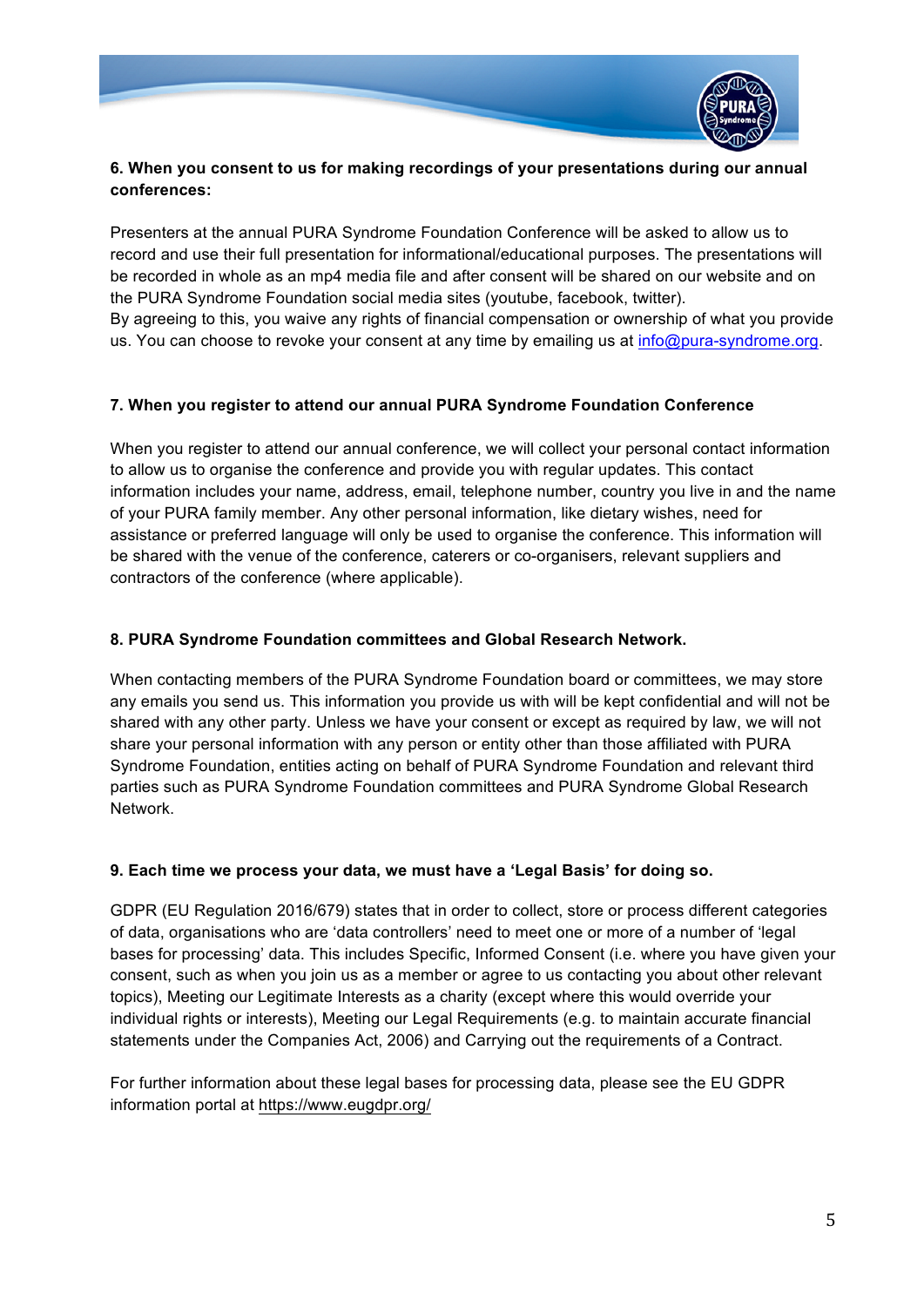

#### **10. Data Security and Access**

#### *Keeping your data safe*

The PURA Syndrome Foundation will hold your personal information in confidence. The PURA Syndrome Foundation will take all reasonable measures ensuring that your information is not compromised in any way. As the information you provide us is of a personal nature, we safeguard your privacy by storing this information on password-protected drives. However, we cannot guarantee that such security measures will be sufficient, will not be breached, and that your personal information may not be disclosed or otherwise accessed in an unauthorized manner. Certain information may be transmitted to you by electronic mail. Although it is illegal to intercept or disclose these messages under U.S. Federal law, these transmissions are not secured.

We have a contractual relationship with a provider of bulk email and storage services and store limited data on their secure servers to enable us to communicate with you cost effectively**.** While we cannot absolutely guarantee that loss, misuse or alteration of data will not occur, we use our very best efforts to prevent this.

#### **Google**

Google Analytics uses cookies and usually stores them outside of the EU/EFTA area. Google uses this information in order to evaluate the use of the website for PURA Foundation and to compile reports on website activities and the use of the Internet. In addition, Google states that it transmits this information to third parties, if this is required by law or if third parties process the data on behalf of Google. The IP address transmitted by the browser in the context of the use of Google Analytics is not combined by Google with other data. Users can prevent the storage of cookies (cf. "cookies" above). Users can also prevent the transmission of the data generated by the cookie concerning their use of the website (incl. IP address) to Google, and also the processing of such data by Google, by downloading and installing the browser plugin which is available under the following link: https://tools.google.com/dlpage/gaoptout?hl=de

https://cloud.google.com/security/gdpr/

#### **Facebook**

On the basis of statutory requirements, the PURA Syndrome Foundation website and social media pages contain information which permit rapid electronic contact with our Foundation and also direct communication with us, which also includes a general address by electronic mail (email address). If a data subject contacts the controller by email or via a contact form, the personal data transmitted by the data subject will be automatically stored. The personal data which have been voluntarily transmitted to the controller by a data subject will be stored for the purposes of dealing with enquiries or contacting with the data subject. The personal data will not be passed on to third parties.

#### **Other Social Media**

Social media platforms generally collect personal data in performing their services to platform users. The purpose and scope of such data collection and the further processing and use of the data by the social networks, as well as the user's rights in this regard and the setting options for the protection of the user's private sphere, are set out in the data protection provisions of the social platforms. The user can prevent the social networks collecting data about the websites he has visited by logging off before visiting the websites.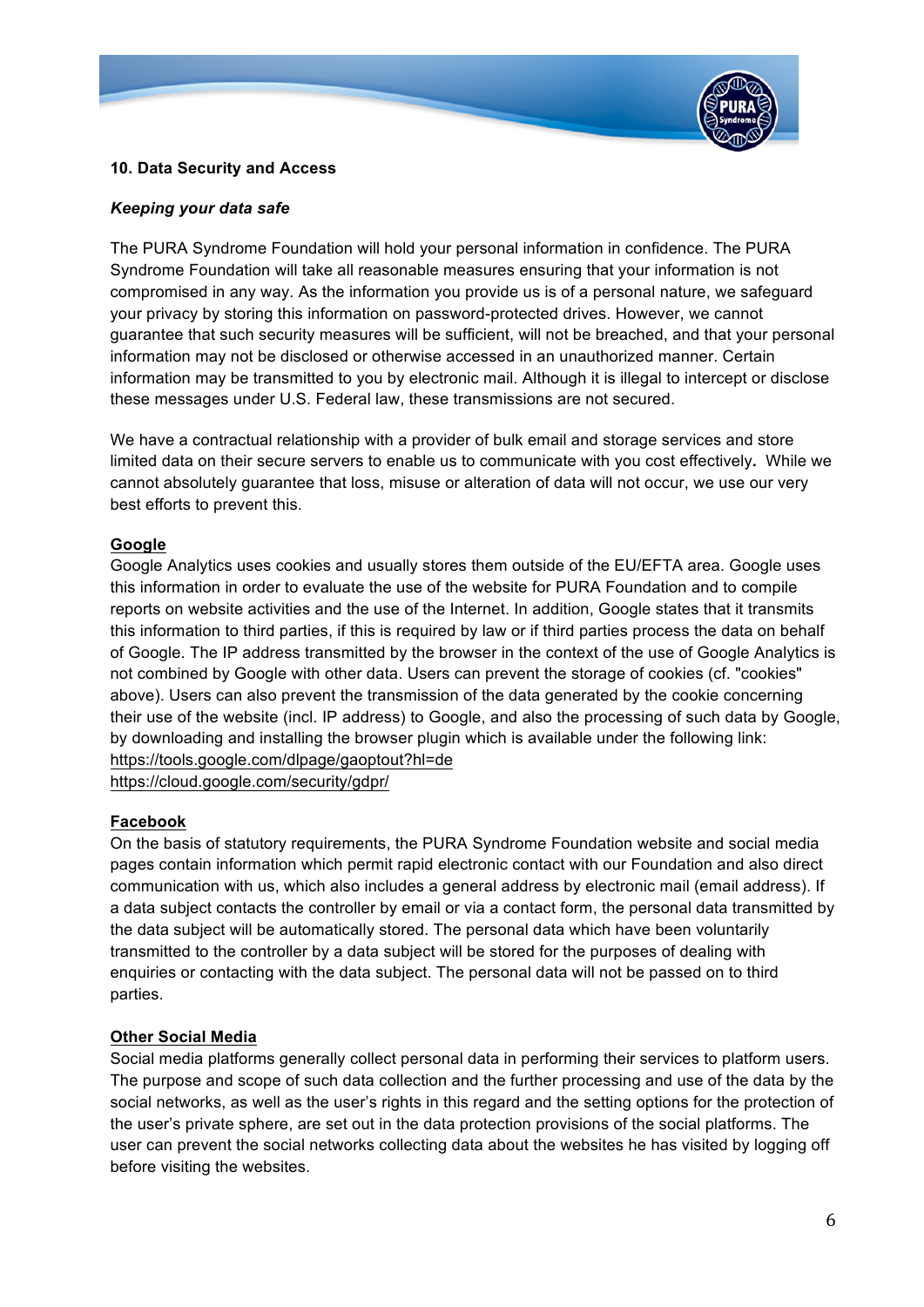

#### *Who can access your data?*

Our Foundation Board members have access to your basic personal information. Unless we have your consent or except as required by law, we will not share your personal information with any person or entity other than those affiliated with PURA Syndrome Foundation, entities acting on behalf of PURA Syndrome Foundation and relevant third parties such as PURA Syndrome Foundation committees and PURA Syndrome Global Research Network.

We may also use third party companies to provide services on our behalf. This could include services such as bulk email services, in order that we can communicate with you in the most costeffective way. In these cases, data will be stored on the third parties' servers and we will ensure that we have undertaken appropriate due diligence and have agreements in place which commit them to high levels of data security and confidentiality. However we cannot guarantee your email or any attachments will be encrypted.

We may disclose personal information if required to do so by law or if we have reasonable grounds to believe that such action is necessary to protect and defend the rights, property or personal safety of the Foundation.

## **11. Translation**

Information you provide for our website may be translated by a third-party on request. PURA Syndrome Foundation will take all reasonable measures to insure that your information is not compromised in any way.

#### **12. How long do we keep your information**?

We keep your information for only as long as is necessary to provide you with the services and information needed to service you, unless and to the extent that a longer time is necessary, required by law, or until you ask us to erase it. We will contact families every 3 years to ask you to update us about the data we hold in our database about you and/or your family. You will receive a copy of the data we hold (using a 'database form') and you will be asked to update this. We will erase any data on request.

#### **13. Your Rights**

Under the GDPR, individuals have a number of rights concerning their personal information and we will adhere to these:

You have the right to be **informed** about how and why we collect, store and use your information. We will do this when we collect your information, or when you sign up to receive emails through our website. This Privacy Policy is available on the PURA Syndrome Foundation.

You have the right to **access** the personal information we hold about you. You can request this verbally or in writing and when we receive such a request we will endeavor to respond quickly but within a maximum of one month. This is called a Subject Access Request (SAR) and there is no charge.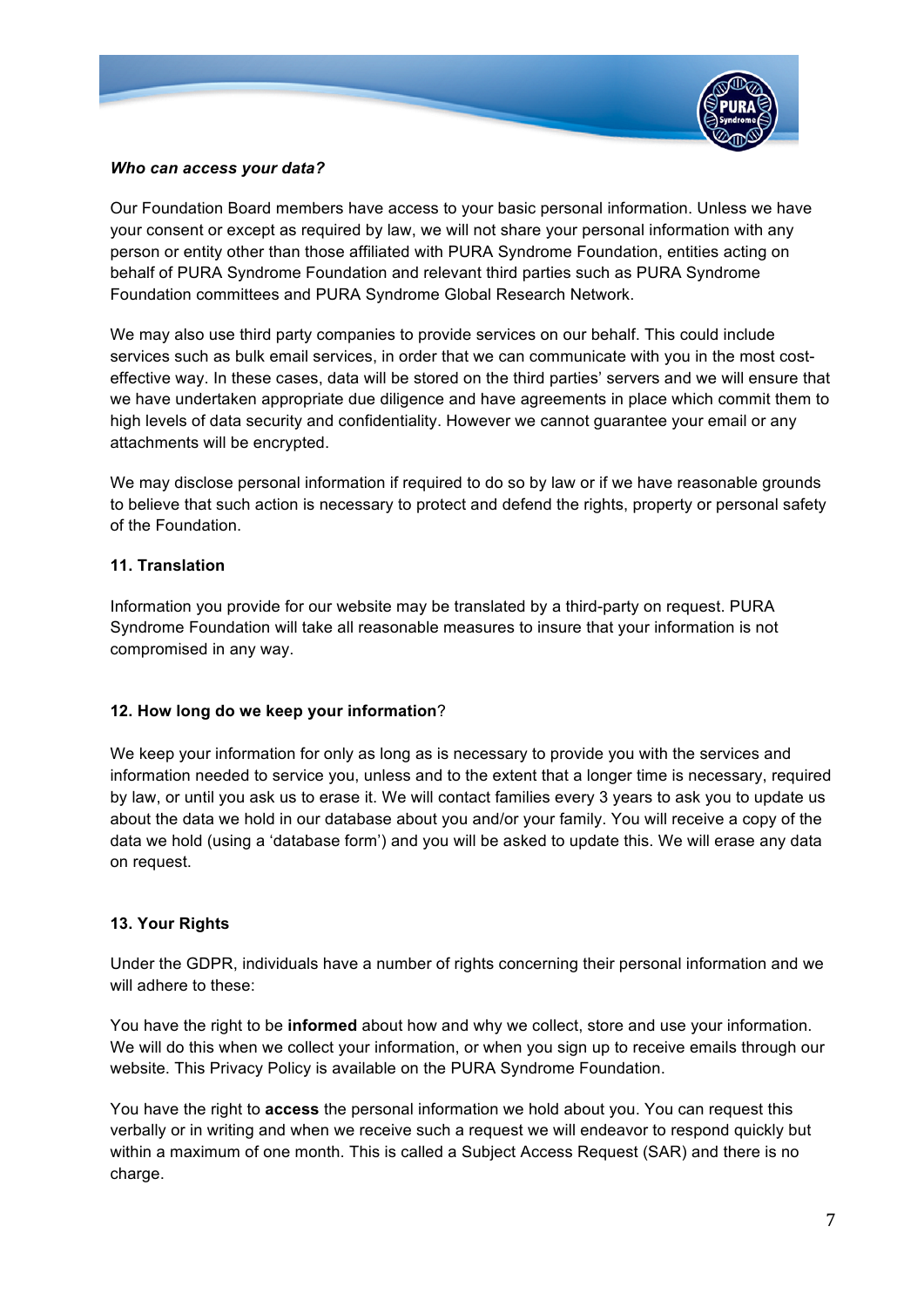

Following this you have a right to request that any data held about you that you feel is inaccurate is **rectified** or completed if incomplete.

You also have the '**right to be forgotten',** i.e. for all data we hold about you to be erased and also to require us to restrict or 'suppress' how we use your data (you might for example be happy for us to store it but not process it for certain purposes). Again, we will respond as quickly as we can to such requests but within a maximum of one month.

To make a request, for example to access the information we hold about you, email us at info@pura-syndrome.org.

For help and guidance about any aspect of the law relating to privacy and data protection, visit the EU GDPR information portal at https://www.eugdpr.org/

#### **14. Websites**

The Foundation's website purasyndrome.org may contain links to selected websites which we feel may be of interest. Please note that once you use one of these links to leave our website, we do not have any control over that other website. Please exercise caution and refer to their privacy policy and/or terms & conditions of use before providing any personal information as we cannot be held responsible for the protection or privacy of any information you provide to a third party.

The PURA Syndrome Foundation website may be used for personal, non-commercial informational or entertainment purposes only. You may not copy, reproduce, reuse, retransmit, adapt, publish, frame, post, upload, modify, broadcast or distribute any website content in any way, including for any public or commercial purpose whatsoever, without our prior written permission. You may not use any third parties' likenesses, names, images and/or properties without their express permission. Please email us at info@pura-syndrome.org with any questions regarding this.

#### **Any questions?**

If you have any questions or concerns about how we protect your personal information, please contact us info@pura-syndrome.org.

If you have a complaint and we can't come to a solution together, you have the right to file a complaint at the Office for Civil Rights (OCR) – https://www.hhs.gov and/or Federal Communications Commission (FCC) – https://www.fcc.gov.

#### **Changes to this Policy**

We may make changes to this policy from time to time, for example to update it to reflect changes in the law or guidelines from appropriate regulators such as the EU GDPR information portal at https://www.eugdpr.org/

Please check our website purasyndrome.org regularly for details of any such changes.